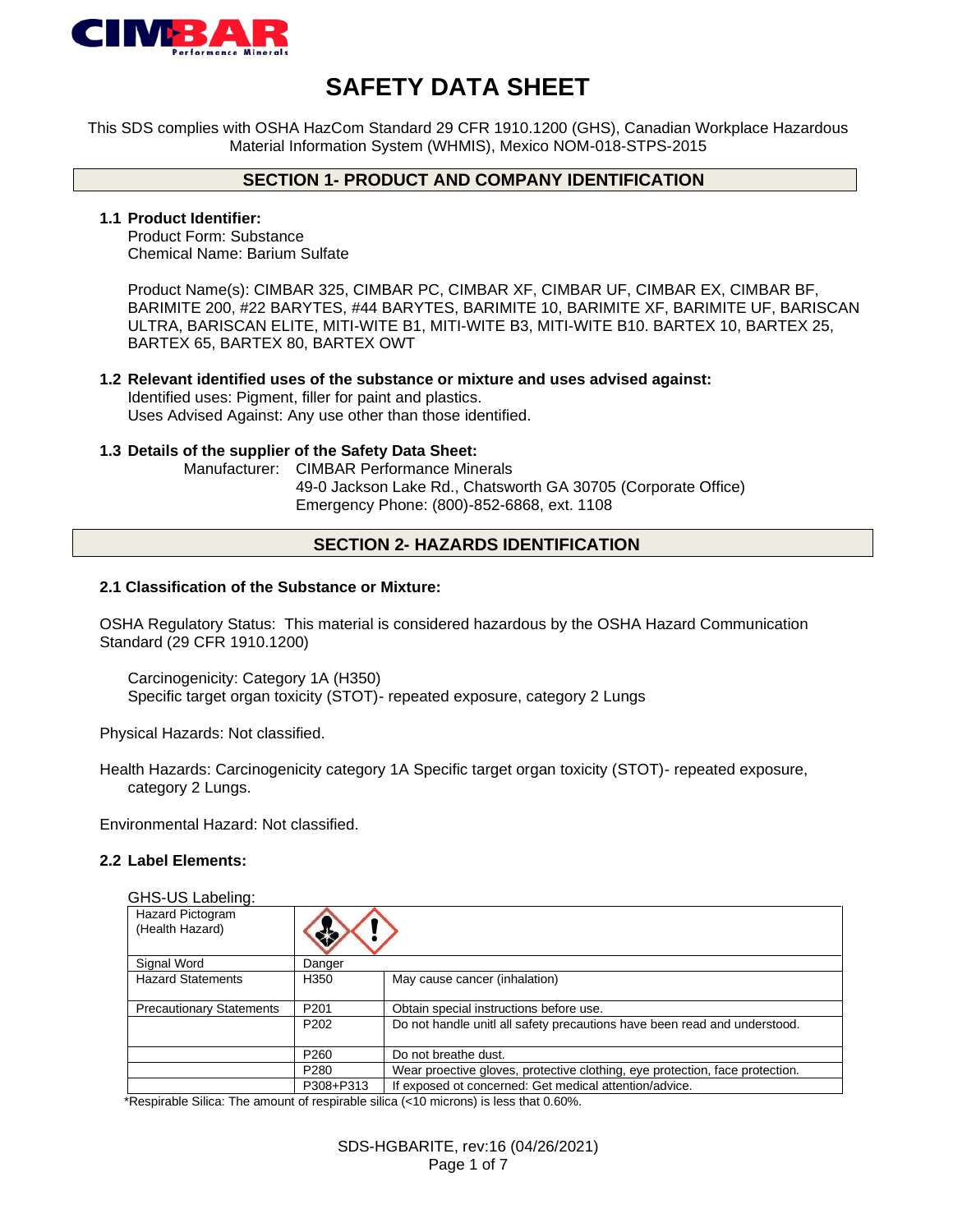

#### **2.3 Other Hazards: None known.**

### **SECTION 3- COMPOSITION/INFORMATION ON THE COMPONENTS**

#### **3.1 Chemical Characterization** (Substances):

| Chemical                   | <b>CAS Number</b>        | % Weight | Classification                                    |
|----------------------------|--------------------------|----------|---------------------------------------------------|
| <b>Barium Sulfate</b>      | 7727-43-7.<br>13462-86-7 | >95      | None                                              |
| Crystalline Silica, quartz | 14808-60-7               | 1.7      | Carc. 1A, *STOT- repeated<br>exposure, category 2 |

\*Specific target organ exposure

**3.2 Chemical Characterization** (Mixtures): No mixtures.

### **SECTION 4- FIRST AID MEASURES**

#### **4.1 Description of first aid measures:**

General Advice: When in doubt or if symptoms are observed, get medical advice.

Inhalation: Move to fresh air. Give symptomatic treatment as necessary.

Skin contact: Wash with soap and water.

Eye contact: Wash with soap and neutral eyewash solution.

Ingestion: Do not induce vomiting. Give up to 200 ml water. In case of persistent symptoms, consult a doctor.

- **4.2 More important symptoms/effects, acute and delayed:** Signs and symptoms may include coughing, gasping, choking and difficulty breathing.
- **4.3 Indication of immediate medical attention and special treatment needed**: If exposed or concerned: Get medical advice/attention. Treatment should be symptomatic and supportive. Ensure that medical personnel are aware of the material(s) involved, take precautions to protect themselves and prevent spread of contamination.

### **SECTION 5- FIRE FIGHTING MEASURES**

#### **5.1 Extinguishing Media**

Suitable Extinguishing Media: Water spray (fog), foam, dry chemical, carbon dioxide (CO2). Unsuitable Extinguishing Media: None known.

- **5.2 Special hazards arising from the substance or mixture:** Do not breathe dust.
- **5.3 Advice for Firefighters**: In case of fire and/or explosion do not breathe fumes.

### **SECTION 6- ACCIDENTAL RELEASE MEASURES**

- **6.1 Personal precautions, protective equipment and emergency procedures**: Keep unauthorized personnel away. Use personal protection recommended in Section 8.
- **6.2 Environmental precautions**: Avoid dust dispersion to the environment. Prevent leakages from entering drains and ditches that lead to natural waterways.
- **6.3 Methods and material for containment and cleaning up**: Clean by sweeping or vacuum. Avoid dust generation and spreading of dust.

SDS-HGBARITE, rev:16 (04/26/2021) Page 2 of 7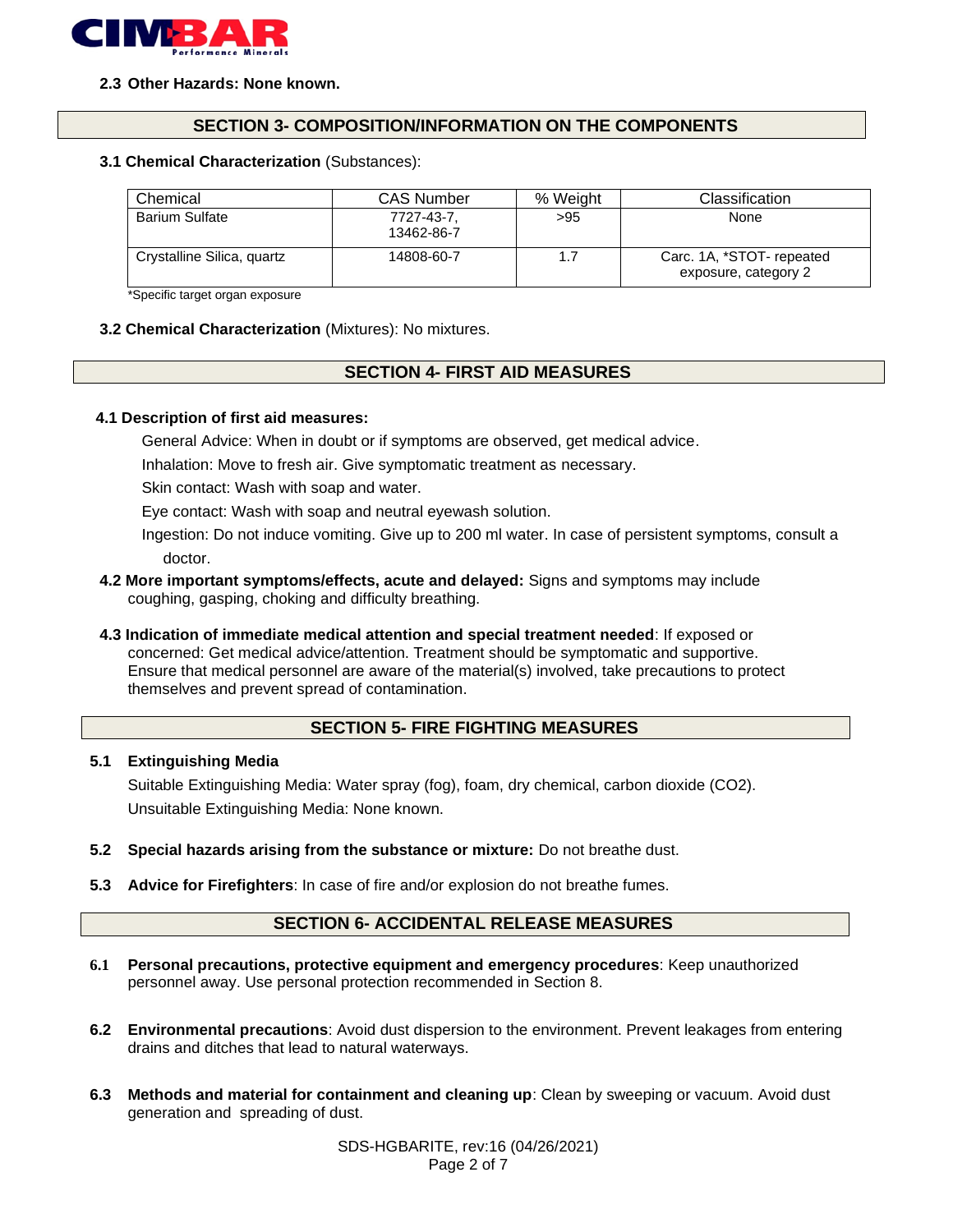

**6.4 Reference to other sectors**: Section 8. Exposure controls and personal protection. See Section 13 for additional waste treatment information.

### **SECTION 7- HANDLING AND STORAGE**

- **7.1 Precautions for safe handling: Avoid overexposure** obtain special instructions before use. Ensure adequate ventilation. Do not breathe dust. Use personal protective equipment as required. Handle in accordance with good industrial hygiene and safety practice.
- **7.2 Conditions for safe storage, including any incompatibilities**: Store in tightly closed original container in a dry place. No incompatible products known.

### **SECTION 8- EXPOSURE CONTROLS/PERSONAL PROTECTION**

#### **8.1 Control Parameters:**

#### **Occupational Exposure Limits**

| Substance Identification    | Type                                                                                                                                                                                                                                                                        | Value                                                                                                                                                                                                                                                                                                                                                                                |
|-----------------------------|-----------------------------------------------------------------------------------------------------------------------------------------------------------------------------------------------------------------------------------------------------------------------------|--------------------------------------------------------------------------------------------------------------------------------------------------------------------------------------------------------------------------------------------------------------------------------------------------------------------------------------------------------------------------------------|
| <b>Barium Sulfate</b>       | OSHA PEL (USA)<br>ACGIH TLV (USA)<br>Canada<br>Canada-BC TWA                                                                                                                                                                                                                | 10 mg/m $3$<br>10 mg/m $3$<br>$0.5 \text{ mg/m}^3$<br>$0.5 \text{ mg/m}^3$                                                                                                                                                                                                                                                                                                           |
| Crystalline Silica (Quartz) | OSHA (TWA)<br>OSHA (action level)<br>ACGIH (TWA)<br>NIOSH (TWA)<br>Canada (TWA)<br>Canada-BC (TWA)<br>Canada- Manitoba- OEL (TWA)<br>Canada-Newfoundland/Labrador-OEL<br>(TWA)<br>Canada- Nova Scotia-OEL (TWA)<br>Canada-Prince Edward Island-OEL<br>(TWA)<br>Mexico (TWA) | $0.05 \,\mathrm{mg/m}$<br>$0.025$ mg/m $3$<br>0.025 mg/m3 (respirable fraction)<br>0.05 mg/m3 (respirable fraction)<br>0.025 mg/m3 (respirable fraction)<br>0.025 mg/m3 (respirable fraction)<br>0.025 mg/m3 (respirable fraction)<br>0.025 mg/m3 (respirable fraction)<br>0.025 mg/m3 (respirable fraction)<br>0.025 mg/m3 (respirable fraction)<br>0.1 mg/m3 (respirable fraction) |

#### **8.2 Exposure Controls:**

Engineering Measures: Engineering methods to prevent or control exposure are preferred. If they are not effective, then suitable personal protective should be used.

Personal Protective Equipment:

Respiratory Protection: The specific respirator selected must be based on the airborne concentration found in the workplace and must not exceed the working limits of the respirator.

Hand Protection: For operations where prolonged or repeated skin contact may occur, impervious gloves should be worn.

Eye/Face Protection: Wear safety glasses with side shields (or goggles).

Skin/Body Protection: Wear suitable protective clothing.

Hygiene Measures: Follow general hygiene considerations recognized as common good workplace practices. Wash daily at the end of each shift, and prior to eating, drinking, smoking, etc.

> SDS-HGBARITE, rev:16 (04/26/2021) Page 3 of 7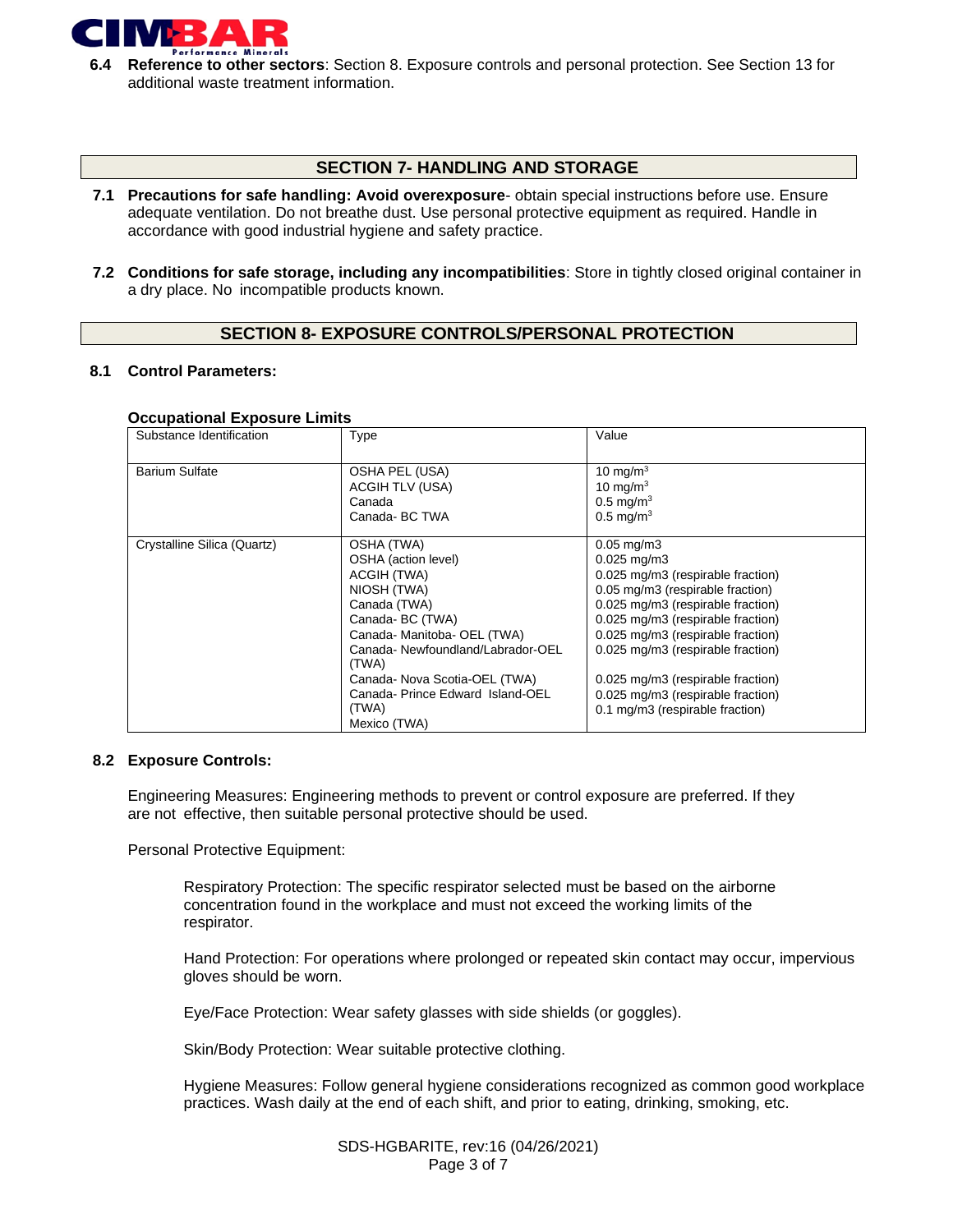

Environmental Exposure Controls: Dispose of in accordance with local regulations.

### **SECTION 9- PHYSICAL AND CHEMICAL PROPERTIES**

### **9.1 Information on basic physical and chemical properties:**

| Solid                          |
|--------------------------------|
| Beige to white.                |
| $4.0 - 4.30.$                  |
| <b>Odorless</b>                |
| N/A                            |
| N/A                            |
| N/A Vapor Density (Air=1): N/A |
| Insoluble in Water             |
| $2.5 - 3.5$                    |
| 8-10 @ 10% slurry in water     |
|                                |

### **9.2 Other Information:**

Volatile Organic Compound (VOC): 0% (EC/1999/13)

### **SECTION 10- STABILITY AND REACTIVITY**

- **10.1 Reactivity**: No reactivity known.
- **10.2 Chemical stability**: Stable under normal temperatures and pressures.
- **10.3 Possibility of hazardous reactions**: Hazardous Polymerization- Will not polymerize.
- **10.4 Conditions to avoid**: None known.
- **10.5 Incompatibility**: Strong acids.

#### **10.6 Hazardous decomposition products**: None known.

# **SECTION 11- TOXILOGICALINFORMATION**

General Information: Users are advised to consider national occupational exposure limits or other equivalent values.

### Information on Likely Routes of Exposure:

Inhalation: Extended inhalation at levels above the workplace limit value can could cause irreversible damage to the lungs (silicosis).

Skin: Contact with dust could cause mechanical irritation or drying of the skin.

Eyes: Avoid contact with eyes. Dust contact with the eyes can lead to mechanical irritation.

Ingestion: Ingestion is not a likely route of exposure.

Aspiration: Not an expected route of exposure.

Symptoms Related to the physical, chemical and toxicological characteristics:

Contact with dust may cause mechanical irritation or drying of the skin. Dust may cause mechanical irritation to eyes. May cause irritation to the respiratory tract.

> SDS-HGBARITE, rev:16 (04/26/2021) Page 4 of 7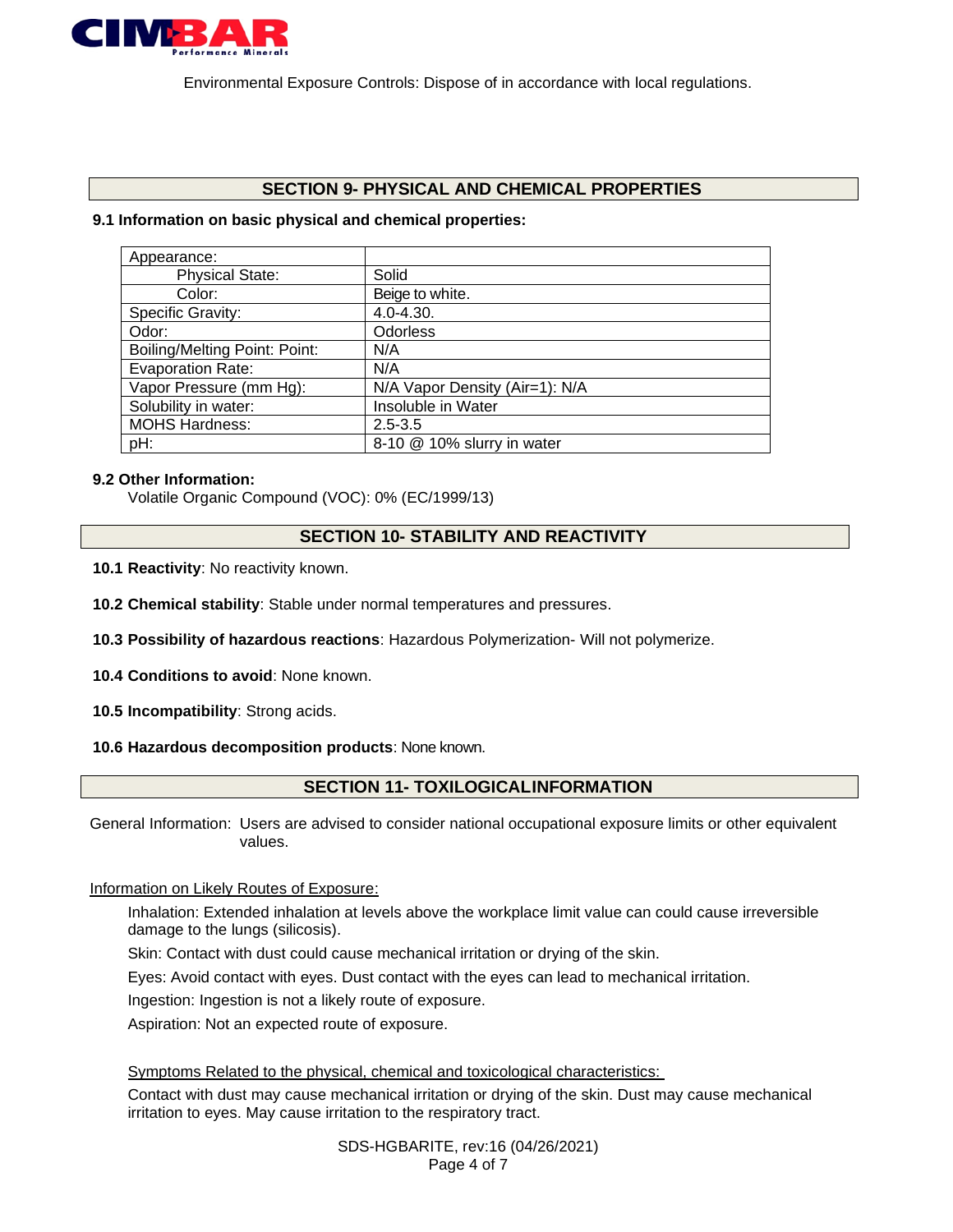

Barite:

| Oral LD50: | 15000 mg/kg (oral rat) |  |
|------------|------------------------|--|
|------------|------------------------|--|

### **Crystalline Silica:**

| Oral LD50 | 500 mg/kg (oral rat)                      |
|-----------|-------------------------------------------|
| ACGIH     | Group 2A- Probably carcinogenic to humans |
| IARC      | Group 1- Carcinogenic to humans           |

**Acute Toxicity**: Users are advised to consider national occupational exposure limits or other equivalent values.

**Chronic Toxicity**: Potential occupational carcinogen.

**Chronic Effects**: Extended inhalation at levels above the workplace limit value may cause irreversible damage to the lungs (silicosis).

**Respiratory Sensitization**: Could cause respiratory tract inhalation if inhaled.

**Serious Eye Damage/Irritation**: Dust may cause mechanical irritation to the eyes.

**Skin Irritation**: Prolonged or repeated contact may dry skin and cause irritation.

**Carcinogenicity**: Crystalline silica (quartz) has been classified by the International Agency for Research on Cancer (IARC) as a known human carcinogen (Group 1).

### **SECTION 12- ECOLOGICALINFORMATION**

- **12.1 Ecotoxicity**: Not considered harmful to aquatic life.
- Crystalline Silica, quartz (impurity) WGK Classification (VwVwS) 849: nwg
- **12.2 Persistence/Degradability**: Not readily biodegradable.
- **12.3 Bioaccumulation potential**: None.
- **12.4 Mobility in soil**: The product is insoluble in water and will sediment in water systems.
- **12.5 Results of PBT and vPVB assessment**: According to Annex XIII of regulation (EC) 1907/2006 a PBT and vPvB assessment shall not be conducted for inorganic substances like Barium Sulfate.
- **12.6 Other adverse effects**: None.

#### **SECTION 13- DISPOSAL**

13.1 Waste treatment methods: Dispose of waste and residues in accordance with all applicable local and national regulations.

Contaminated Packaging: Empty containers should be taken to an approved waste handling site for recycling or disposal.

> SDS-HGBARITE, rev:16 (04/26/2021) Page 5 of 7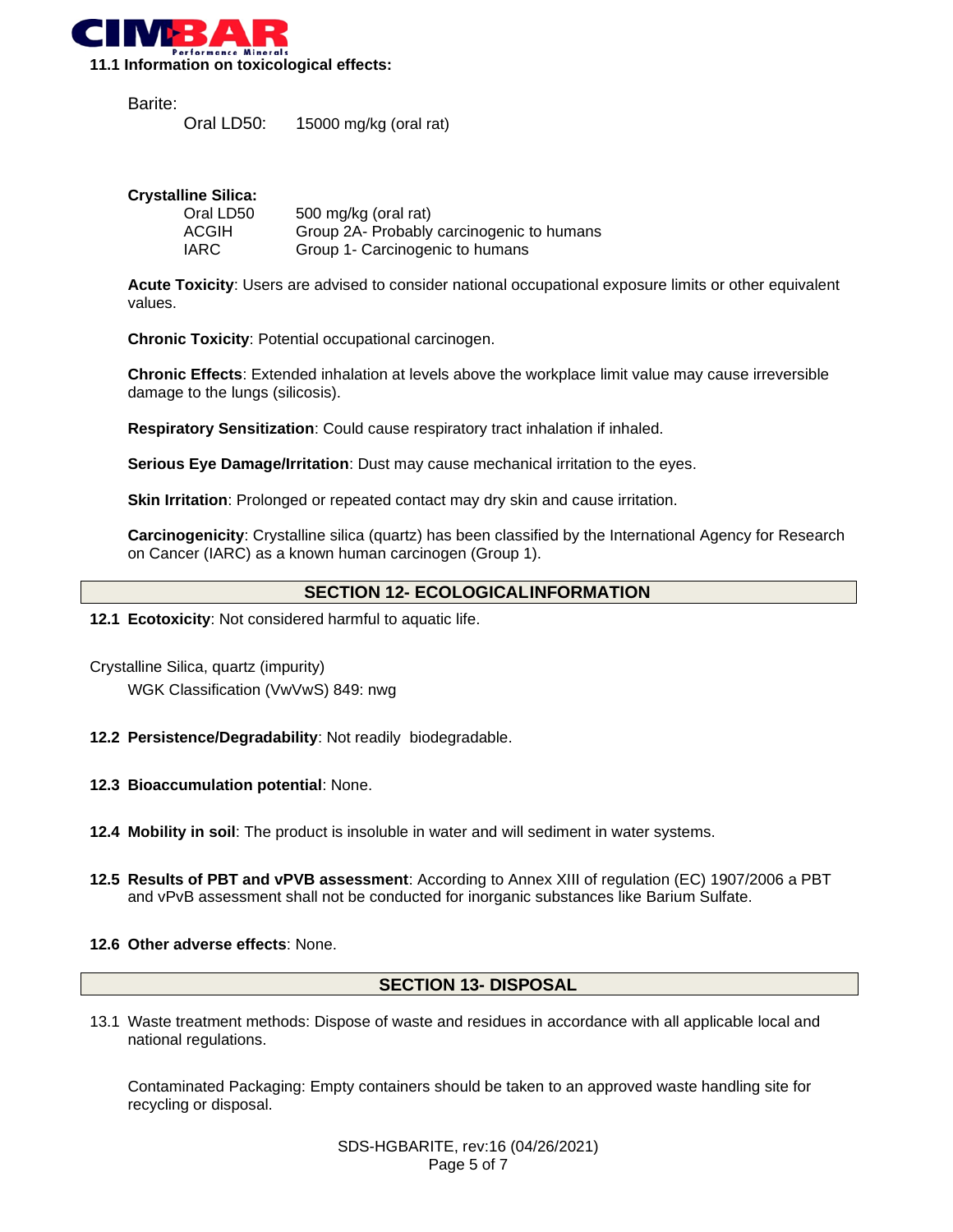

Waste Codes: Waste codes should be assigned by the user based on the application for which the product was used.

Crystalline Silica, quartz (impurity): WGK Classification (VwVwS) 849: nwg

# **SECTION 14- TRANSPORT INFORMATION**

Mode of Transportation (Road, Water, Air, Rail) **14.1 UN Number**: N/A.

- **14.2 UN Proper shipping name**: N/A.
- **14.3 Transport hazard class(es):**
	- ADR: not classified IMDG: not classified ICAO/IATA: not classified RID: not classified DOT: not classified
- **14.4 Packing Group**: N/A.
- **14.5 Environmental hazards**: None.
- **14.6 Special precautions for user**: None.

**14.7 Transport in bulk according to Annex II of MARPOL73/78 and the IBC Code**: Not applicable.

### **SECTION 15- REGULATORYINFORMATION**

### **Global Inventories**

**Pure Substance/Mixture**: Substance

| <b>Chemical Name</b>  | CAS No.                  | EC<br>No.        | <b>REACH</b><br>Registration<br>No. | <b>AUS</b><br>(AICS) | CAN<br>(DSL) | China<br>(IECSC) | Japan | S. Korea<br>(KECL) | Mexico | New<br>Zealand | Phil.<br>(PICCS) | Taiwan | <b>TSCA</b><br><b>USA</b> |
|-----------------------|--------------------------|------------------|-------------------------------------|----------------------|--------------|------------------|-------|--------------------|--------|----------------|------------------|--------|---------------------------|
| <b>Barium Sulfate</b> | 13462-86-7.<br>7727-43-7 | $236 -$<br>664-5 | Exempt                              |                      |              |                  |       |                    |        |                |                  |        |                           |
| Crystalline Silica    | 14808-60-7               | $238 -$<br>878-4 | Exempt                              |                      |              |                  |       |                    |        |                |                  |        |                           |

#### **US Federal Regulations:**

EPA (Crystalline Silica, quarts, impurity) CERCLA: Not listed SARA 304: Listed SARA 313: Listed SARA 302 RQ, lbs: Not listed SARA 304: Not listed SARA 311/312 Hazardous Categorization: Hazardous chemical/ immediate health effects/delayed health effects

Crystalline Silica, quartz (impurity) Acute Health Hazard: Yes Chronic Health Hazard: Yes

CWA (Clean Water Act): Not listed.

#### **US State Right-to-Know Regulations**

| <b>Chemical Name</b>                              | CAS No.           | Cal. Prop 65 | Massachusetts | Minnesota | New Jersey | Pennsylvania |
|---------------------------------------------------|-------------------|--------------|---------------|-----------|------------|--------------|
| <b>Barium Sulfate</b>                             | 13462-86-7, 7727- |              |               |           |            |              |
|                                                   | 43-7              |              |               |           |            |              |
| Crystalline Silica,<br>quartz ( <i>impurity</i> ) | 14808-60-7        |              |               |           |            |              |

SDS-HGBARITE, rev:16 (04/26/2021) Page 6 of 7 California Proposition 65:  $\triangle$  WARNING- This product can expose you to chemicals including silica, crystalline,